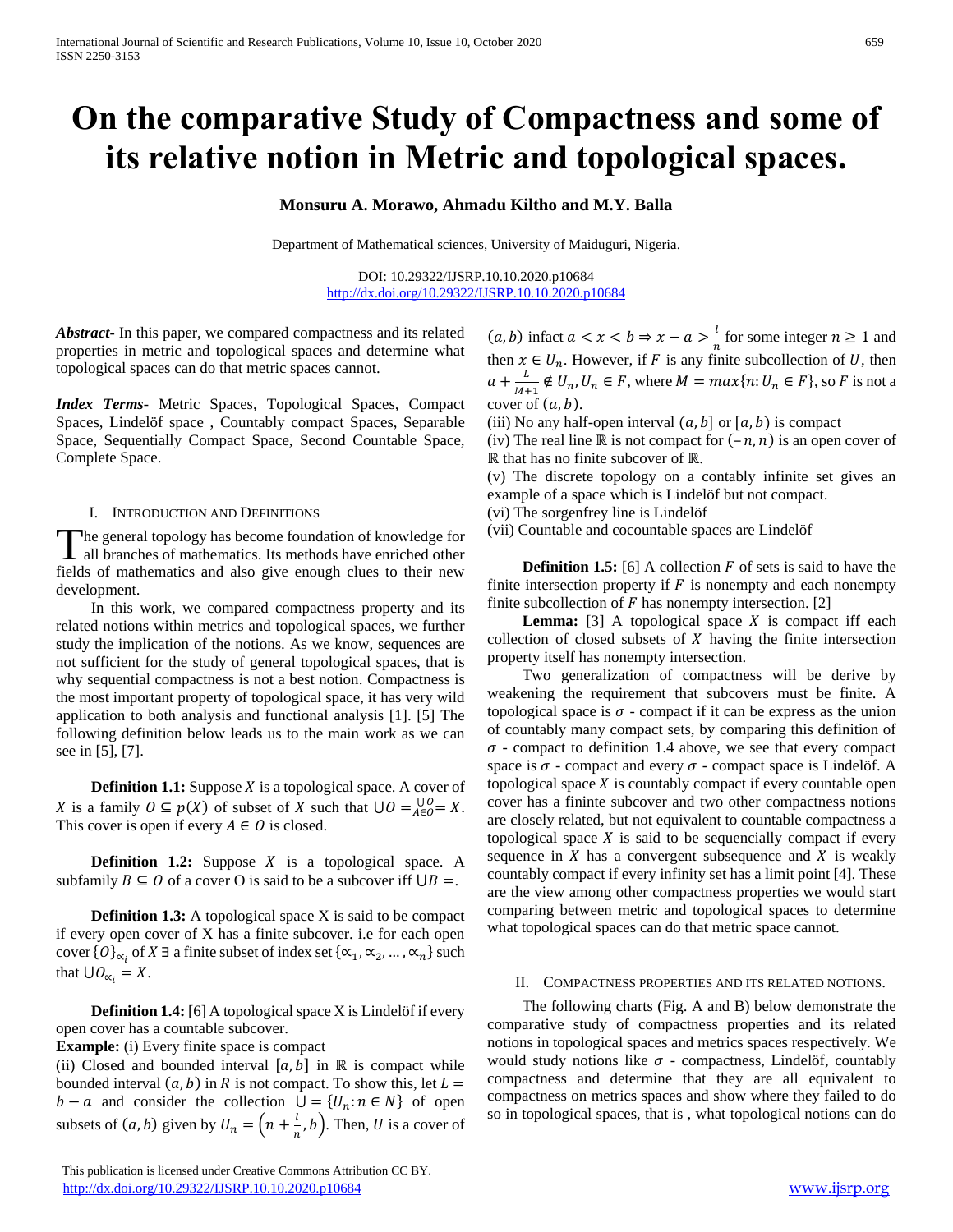that metric notions cannot. We start our comparative study from **theorem 2.1** below.

**Theorem 2.1:** Every  $\sigma$  - compact space is Lindelöf

 $\sigma$  – compactness  $\Rightarrow$  Lindelöf

**Proof:** suppose *X* is a  $\sigma$  - compact space. Then there exist a countable family  $\{F_n: n = 1, 2, ...\}$  of compact subsets of X such that  $X = \bigcup \{F_n : n = 1, 2, \dots\}$ . Now, consider any open cover U of X so that for each  $n = 1, 2, ...$  ∃ a finite subfamily  $U_n$  of cover U which cover a countable family  $F_n$  is compact,  $\bigcup \{U_n : n = 1, 2, ...\}$ is a countable subfamily of cover  $U$  which cover  $X$ . Therefore  $X$ is Lindelöf.

 **Proposition 2.1:** Sequentially compactness properties implies countably compactness in a topological space. i.e. if a topological space  $X$  is sequentially compact, then is countably compact.

**Proof:** First, we shall show that if  $\{x_n\}$  is a sequence which has a subsequence  $\{x_{n_k}\}$  converging to  $t$  in a topological space  $X$ , the  $t$ is an accumulation point of the sequence  $\{x_n\}$ . By let O be an open neighbourhood of  $t$ , provided that  $t$  is an accumulation point of subsequence  $\{x_{n_k}\}\}\ \exists \ N \in \mathbb{N}$  such that  $k \geq N$  implies that  $x_{n_k} \in O$ , that means there are infinitely many *n* such that  $x_n \in O$ . So, *t* is an accumulation point. Therefore, the sequentially compactness implies that every sequence in a topological space  $X$  has an accumulation point.

From the figure B below, we have the **Lemma 2.1** below.

 **Lemma 2.1:** A metric space is totally bounded iff it is sequentially compact.

Totally boundedness  $\Rightarrow$  Sequentially boundedness.

**Proof:** We shall provide proof of this Lemma from contradictory point of view. Suppose a metric space  $X$  is not totally bounded, that means there does not exist finite many points for  $\epsilon$ >  $0x_1, x_2, ... x_n$  such that  $\bigcup_{c=1}^{n-1} B(x_i, \mathcal{E}) = X$ , that is X cannot be covered by fintely many  $\mathcal{E}$ -balls. Let  $\{x_n\}$  be a sequence such that  $x_n$  is a member of  $X \setminus \bigcup_{\mathcal{C}=1}^{n-1} B(x_i, \mathcal{E}), \forall n \Rightarrow d(x_i, x_j) \geq \mathcal{E} \forall i > j$ i

 $X \setminus \bigcup_{c=1}^{n-1} B(x_i, \mathcal{E}), \forall n \Longrightarrow d(x_i, x_j) \geq \mathcal{E} \forall i > j,$  this provides that  $i \neq j$  gives that  $d(x_i, x_j) \geq \mathcal{E}$ , so that the sequence  $\{x_n\}$  has a subsequence  $\{x_{n_k}\}$  which is not Cauchy.

Conversely, suppose  $\{x_n\}$  is a sequence in a metric space  $X$ . Since  $X$  is totally bounded, that means it can be covered by finitely many  $\varepsilon$  - balls of radius 1. Let  $B_1$  be one of the ball and  $x_n \in B_1$  for  $n > 0$ . Then  $B_1$  can be covered by finitely many balls of radius  $\frac{1}{2}$ . Also, let  $B_2$  be another ball which satisfy that  $B_1 \cap B_2$ holds and  $x_n \in B_1 \cap B_2$  for  $n > 0$ . If we continue like this, we have a sequence  $B_i$  of an open balls of radius  $\frac{1}{i}$  such that  $B_1 \cap B_2 \cap ... \cap B_m$  holds and contains  $x_n$  for  $n, m > 0$ . Thus, if we take a subsequence  $\{x_{n_k}\}$  such that for each  $k, B_1 \cap B_2 \cap ... \cap B_n$ contains  $x_{n_k}$ . Now, if  $j \geq k$ , both  $x_{n_j}$  and  $x_{n_k}$  are also contained in  $B_k$ , then  $d\left(x_{n_k}, x_{n_j}\right) < \frac{2}{i}$  $\frac{2}{i}$ . Therefore, the subsequence  $x_{n_k}$ contains in  $i = 1$   $B_1 \cap B_2 \cap ... \cap B_i$  which converges to k is a Cauchy sequence and since the subsequence  $x_{n_k}$  converge to  $k$ , therefore, the metric space  $X$  is sequentially compact.

**Proposition 2.3:** suppose  $(X, d)$  is a metric space. Then, the following must satisfy: (i) sequentially compactness  $\Rightarrow$  $completeness$  and sequentially compactness  $\implies$  totally boundedness.

**Proof:** 



Suppose  $\{x_n\}$  is a Cauchy sequence, by sequential compactness,  $\exists$  a subsequence  $x_{n_k}$  of  $x_n$  such that  $x_{n_k} \rightarrow K$ . due to the fact that a Cauchy sequence which has a convergent subsequence also converge. This shows that the metric space is

complete. And for the second statement. Let  $X$  be a metric space and for every radius  $r > 0$ , there exist the family of open ball  ${B(x, r)}$  which serves as an open cover of X, for each  $x \in X$ , there is an open cover of  $X$ , the compactness of  $X$  provides a finite subcover. Therefore  $X$  is totally bounded. The proof is complete.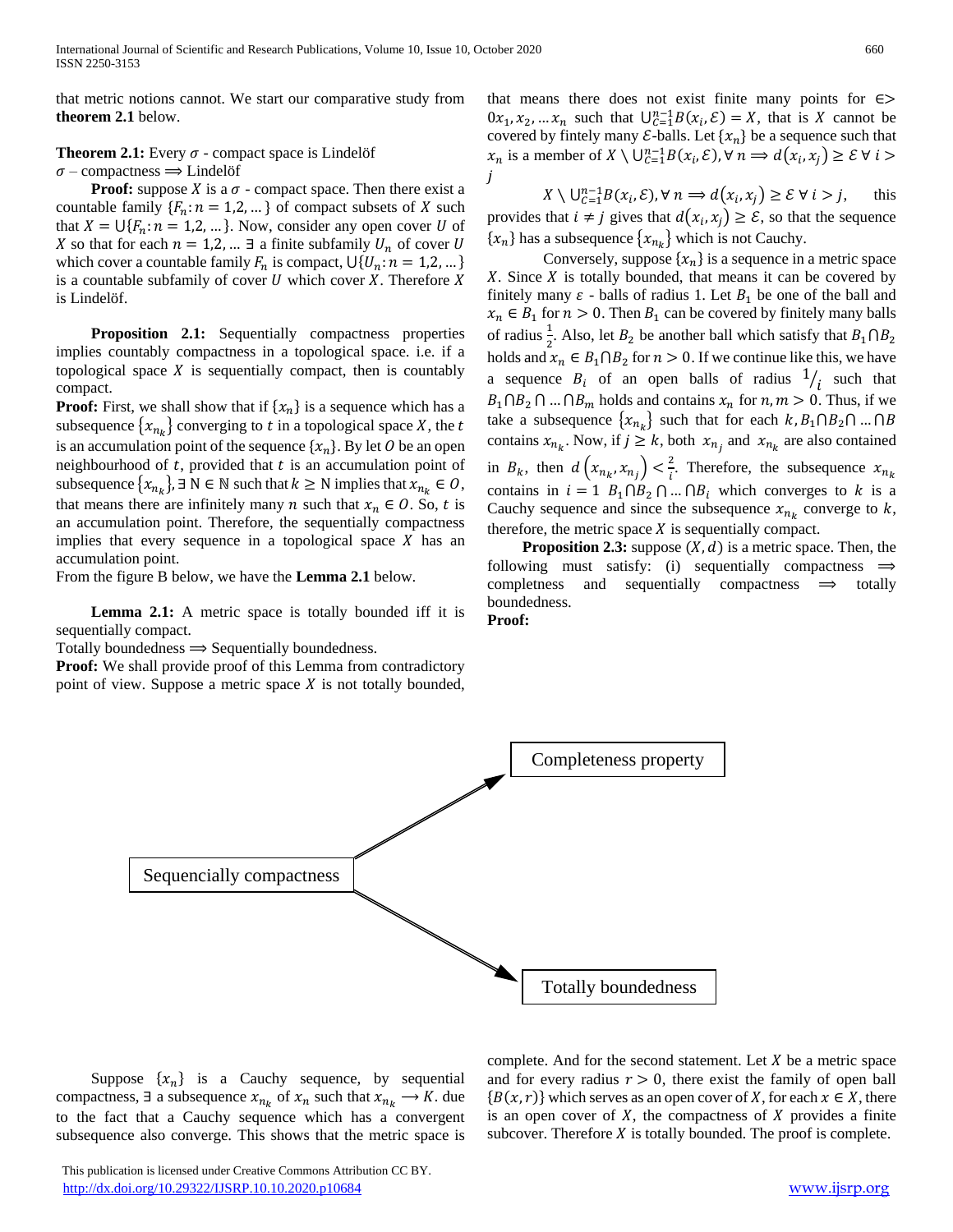Suppose  $X$  is a metric space, we have from the **Fig. B** below Compactness property  $\Rightarrow$  Lebsesque property  $\Rightarrow$  completeness.

**Theorem 2.2:** If  $X$  is compact metric space then  $X$  is complete. i.e. If X is compact metric space, Compactness  $\Rightarrow$ completeness.

**Proof:** Suppose  $\{x_n\}_{n\in\mathbb{N}}$  is a Cauchy sequence in the subspace  $A \subset X$  and  $S \subseteq A$  be the following subset  $S = \{x_1, x_2, ..., x_n, ...\} \subseteq$ A. If we take  $S$  to be infinite, then, we follow the proof as follows: **Step A:** ∃ an accumulation point  $z \in A$ , for each  $\varepsilon > 0$ ,  $B_{z,\varepsilon} \cap S \neq \emptyset$ 0 and also  $B_{z,\mathcal{E}} \cap S = \{z\}$ . Suppose there does not exist such  $\alpha \in \mathcal{E}$ A, then for each  $x \in A \exists$  some  $\mathcal{E}(x) > 0$  such that  $B_{z,\mathcal{E}(x)} \cap S = \emptyset$ and also  $\{x\}$ . As shown in **Lemma 2.1** above, the collection of open balls  ${B_{x,\mathcal{E}(x)}}_{x \in A}$  covers set A and is open, so, by compactness, it will contain a finite subcover; for this, ∃ 1 , <sup>2</sup> , … such that ⊆ ⊆ ⋃=1 ,( ) -------------------------- ------------ (\*).

But since S is infinite and  $B_{z,\mathcal{E}(x)} \cap S \neq \emptyset$  and also  $\neq \{x\}, \forall x \in A$ , then (\*) above is not possible.

**Step B:** Suppose  $z \in A$  is an accumulation point as we shown in step A above. Then the sequence has a subsequence  ${x_{n_k}}$  where  $k \in \mathbb{N}$  and has z as its accumulation point. If we let  $z \notin S$ , this part is done by using an induction method. Now, let  $n(1) \in \mathbb{N}$  such that  $x_{n(1)} \in B_{z,1} \cap S$ . Assume that we have  $n(1) <$  $n(2) < \dots < n(k)$  such that  $x_{n(1)} \in B_{z,\frac{1}{t}} \cap S$ ,  $t = 1, ..., k$  and if  $\mathcal{E} = min \left\{ \frac{1}{m} \right\}$  $\frac{1}{KM}$ ,  $d_X(z, x_1)$ ,  $d_X(z, x_2)$ , ...,  $d_X(z, x_n(k))$ . Provided that  $x_n \neq z \,\forall n$ , we have that  $\mathcal{E} > 0$  and by part A above,  $\exists$  some  $n(k + 1)$  in N such that  $x_n(k + 1)$  contains in  $B_{z,\varepsilon} \cap S$  and  $B_{z,\xi} \cap S \subseteq B_{z,\frac{1}{k+1}} \cap S$ . Then, we see that choice of  $\mathcal E$  provides that  $n(k) < n(k + 1)$  and this ends the induction method of Step B. **Step C:** We have z as an accumulation point of the sequence  ${x_n}_{n \in \mathbb{N}}$  as shown above due to the fact that it is a Cauchy sequence. For this let  $\mathcal{E} > 0$ , then there are two reasons to study here

(i)  $N \in \mathbb{N}$  such that, if  $p, q \ge N$ , then  $d_X(x_p, x_q) < E$  and (ii)  $R \in$ N such that, if  $r \geq R$ , then  $d_X(z, x_n(r)) < E$ . If we let  $r \in N$  such that  $n(r) \le N$ , R. Therefore if  $n \ge N$ , we have  $d_X(z, x_n) \le$  $d_X(z, x_{n(r)}) + d_X(x_{n(r)}, x_n < 2\mathcal{E})$  (by triangle inequality). Therefore, the sequence  $\{x_n\}_{n\in\mathbb{N}}$  has z has its accumulation point.

**Definition 2.1:** [6] If  $A$  is an open cover of a metric space  $X$ , a real number  $\lambda > 0$  is called a Lebesgue number for the cover A, if for every  $B \subseteq X$  with  $diam(B) < \lambda \exists \alpha K \in A$  such that  $B \subseteq$ K.

**Theorem 2.3:** [2] Let *X* be metric space and  $\{U_{\alpha}\}\$ be an open cover of X. Then there is a positive number  $\lambda({U_{\alpha}})$  called Lebesgue number of the cover of  $X$  which satisfy the following property: Each ball  $B(X \lambda)$  is contained in at least one  $U_{\alpha}$ . From implication  $\phi$  above, we shall develop this result below by

follow **theorem 2.3** above.

**Theorem 2.4:** Compactness property  $\Rightarrow$  Lebesgue property for compact metric space  $X$ .

 This publication is licensed under Creative Commons Attribution CC BY. <http://dx.doi.org/10.29322/IJSRP.10.10.2020.p10684> [www.ijsrp.org](http://ijsrp.org/)

**Proof:** Let us assume  $O_x \in F$  such that  $x \in O_x$  for every  $x \in F$  $O_x$  and consider  $O_x$  open. Since  $O_x$  is open  $\exists \lambda_x > 0$  such that the open ball  $B(x, 2\lambda_x) \subseteq U_x$ . Then, for every  $x \in X$ ,

X has  $\{B(x, \lambda_x)\}\$ as its open cover so that for  $x_1, x_2, ..., x_n \in X$  $U_{m=1}^n B(x_n, \lambda_{x_m}) = X$  by compactness property.

If Lebesgue number  $\lambda = min(\lambda_{x_1}, \lambda_{x_2}, ..., \lambda_{x_m}) > 0$  and if  $A \subseteq X$ such that  $D(Y) < \lambda$ , then, we choose  $a \in A$  and  $m \in \{1, ..., n\}$ such that  $a \in B(x_m, \lambda_{x_m})$ . Now, we need to consider the inclusion relation below.

 ⊆ (, ) ⊆ (, 2 ) ⊆ ----------------------------------- (K)

In the inclusion relation (K) above,  $A \subseteq B(a, \lambda)$  follow from  $a \in$ A and  $D(A) < \lambda$  and by choice of  $\lambda_x$ , the third inclusion relation holds. Lastly, for the inclusion  $B(a, \lambda) \subseteq (x_m, 2\lambda_{m})$  if  $t \in$  $B(a, \lambda)$ , then, we have  $d(t, x_m) \leq d(t, a) + d(a, x_m) < \lambda +$  $\lambda_{x_m} \leq \lambda_{x_m} + \lambda_{x_m} = 2\lambda_{x_m}$  (by triangle inequality).

**Proposition 2.2:** In a metric space  $X$ , if  $X$ , is countably compact, then is sequentially compact.

**Proof:** If X is countably compact, then every sequence in X has an accumulation point, this shows that the any sequence  $\{x_n\}_{n\in\mathbb{N}}\in X$ has an accumulation point. By the fact that if  $X$  is first countable, then for every accumulation point m of a sequence  $\{x_n\}_{n\in\mathbb{N}}\in X$  ∃ a subsequence  $\{x_{n_k}\}\$  which converges to m, which proof for sequentially compactness.

**Theorem 2.5:** Suppose  $X$  is a topological space. If  $X$  is second countable, then is separable space.

Second countability  $\Rightarrow$  Separability

**Proof:** Note that a topological space X is said to be second countable if it has a countable base. Then, if L is a base for topology, then,  $\exists$  a dense subset  $A \subseteq X$ . Such that card  $(A) \leq$  card  $(L)$ . Which shows that X is separable.

**Theorem 2.6:** If topological space  $X$  is second countable then is Lindelöf.

Second countability 
$$
\implies
$$
 Lindelöf

**Proof:** If  $\{O_i\}_{i \in J}$  is an open cover of topological space X.

We shall show that there must be a countable subcover by follow the existence of countable basis L for the topology  $\tau$  of a topological space X. Suppose one of the cover  $O_i = \emptyset$ . We shall adopt element of basis  $L$  to direct to certain  $U_i$ 's. Specifically, for each set  $Y \in L$ , we select one set  $O_Y$  from  $U_{i/s}$  by taking the following steps:

**Step A:** We verify if there is at least one of the open sets  $O_i$ such that  $Y \in O_i$ . If not, we let  $O_Y = \emptyset$ . If the set  $Y \in O_i$ , then, we choose one such  $O_i$  and consider it as  $O_Y$ . We can also choose the same  $O_i$  corresponding to many Y's as the given  $O_i$  contains many basis, but we have at most one  $O_i$  chosen for each Y, so the set  $\{O_Y: Y \in L\}$  is countable.

**Step B:** Here, we shall show that the set  $\{O_Y: Y \in L\}$  in step A above is a cover of topological space X. for every  $x \in X$ , we need to show that one of the set  $O<sub>Y</sub>$  contains x in X. Since  $O<sub>i</sub>'s$  is a cover of X, then  $\exists O_i$  such that  $x \in O_i$ . Provided that we have L as a basis as defined in step A above, there is  $Y \in L$  such that  $x \in$  $Y \in O_i$ . As  $Y \in O_i's$ , Y will be one of the basis sets for which a set  $Y \subseteq O_Y$  such that  $x \in Y \in O_Y \implies x \in O_Y$ , which ends the proof.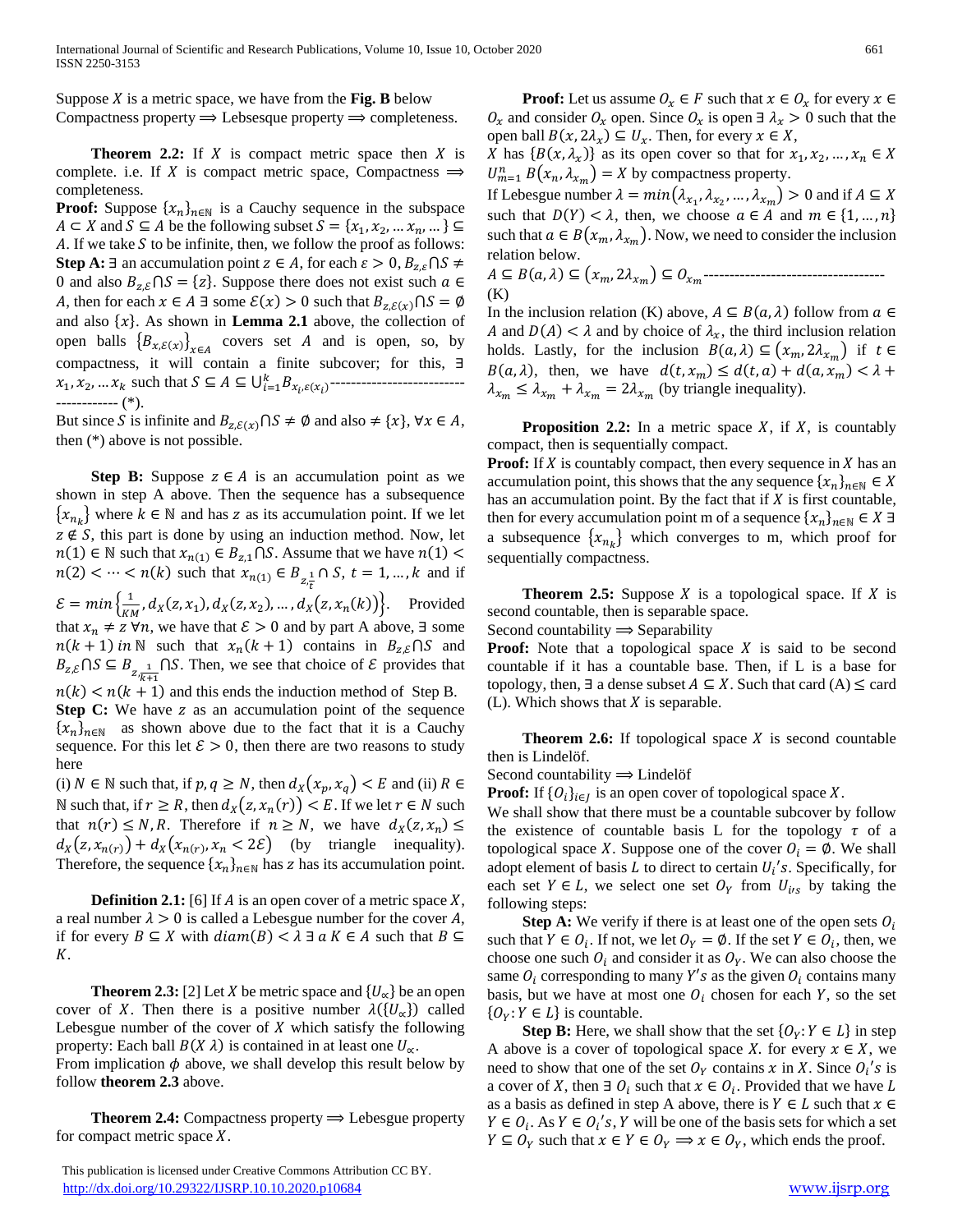**Theorem 2.7:** In a metric space X, if X is separable, then is a second countable space.

**Proof:** If the sequence  $\{x_n\}_{n\in\mathbb{N}}$  is a countable dense in X. Then for each  $x_n$ , let  $\mathcal{O}_n$  be the set of all open balls centred at  $x_n$ in which its radius is rational. Then the  $O_n$  is countable for each n, so, we have that  $O = U\{A_n : n \in \mathbb{N}\}\$ is a basis. Now, choose an open set  $K \subseteq X$ , we shall show that K is a union of our basis O defined above. If  $x \in K$ , we shall show that there is one of basis set 0 such that  $x \in A \subseteq K$ . Then, the point x contained in some  $\mathcal E$ - balls in K. If we consider an  $\frac{\varepsilon}{10^2}$ . Ball around x, this ball must contain some point  $x_n$  from dense subset of countable dense set  $\{x_n\}$  so that  $d(x_n, y) < \frac{\varepsilon}{10}$  $\frac{c}{10^2}$ . Then, if we take a rational radius which is strictly more than  $\frac{\varepsilon}{10^2}$ , then, we have a rational radius ball with centre  $x_n$  containing  $x \in K$ .

**Theorem 2.8:** Every compact topological space is  $\sigma$  - compact. Compactness  $\Rightarrow$   $\sigma$  - compactness

**Proof:** Suppose *X* is a compact topological space. Let  $K \subset \mathbb{C}$ X be a compact subset of X. Let  $\{A_n : n \in \mathbb{N}\}\)$  be the family of compact subset of X that covers X,  $K \cap A_n$  is a subset of the subspace  $A_n \subset X$ , for every *n* in N. For this,  $K \cap A_n$  is compact in K for every  $n$  in N. Then K will be union of countable family  $\{K \cap A_n : n \in \mathbb{N}\}\$  of its compact subsets. Therefore, K is  $\sigma$  – compact. This completes the proof.

**Theorem 2.9:** Every totally bounded metric space is separable. Total boundedness  $\Rightarrow$  separability

**Proof:** Let *X* be a metric space and is totally bounded. Then, there exist  $x_{p,1}, x_{p,2}, \dots x_{p,n_p}$  such that  $X = U_{k=1}^{n_p} B\left(x_{p,q}, \frac{1}{p}\right)$  $\frac{1}{p}$ ). Then there exist  $A \in X$  such that  $A = \{x_{p,q}: p \in \mathbb{N}, q = 1, 2, ..., n_p\}$  is countable choose  $x \in X$  and  $\mathcal{E} > 0$ , also  $\mathcal{E}^{-1}$  such that  $p > \mathcal{E}^{-1}$ , so that there exist a such that  $d(x, x_{p,q}) < \frac{1}{n}$  $\frac{1}{p}$  < E. Then, A is dense and the metric space  $X$  is separable.

**Theorem 2.10:** Every totally bounded space is bounded.

Totally bounded  $\Rightarrow$  Boundedness

**Proof:** Let X be a metric space and is totally bounded. From definition of totally boundedness, there exist finitely many points  $x_1, x_2, ..., x_n$  such that  $U_n B(x_n, 1) = X \implies$  the open ball of radius 1 covers X. By  $M = max_{n,m} d(x_n, x_m)$ , by triangle inequality, we have  $diam(X) \leq M + 2 < \infty$ . Therefore, X is bounded.

**Theorem 2.11:** Every compact tmetric space *X* is totally bounded. Compactness property  $\Rightarrow$  Totally boundedness property

**Proof:** For the radius  $r > 0$  of the ball  $B(x, r)$ ,  $\exists$  family of open ball  ${B(x,r)}_{x \in X}$  such that  $X = U{B(x,r)}_{x \in X}$ , by compactness,  ${B(x,r)}$  cover X and ∃ a finite subcover for the cover  ${B(x,r)}$ . Therefore,  $X$  is totally bounded.

**Theorem 2.12:** If a metric space  $X$  is sequentially compact, then  $X$  is Lebesgue.

Sequencially compactness  $\Rightarrow$  Lebesgue property.

**Proof:** Let  $\lambda > 0$  be a Lebesgue number. Now if O is an open cover that not accept  $\lambda$ , there exist open sets of diameter D which is arbitrarily small such that  $D \not\subset A \in O$ . Particularly, for each  $n \in$ 

 This publication is licensed under Creative Commons Attribution CC BY. <http://dx.doi.org/10.29322/IJSRP.10.10.2020.p10684> [www.ijsrp.org](http://ijsrp.org/)

N ∃  $x_n$  such that  $B\left(x_n, \frac{1}{n}\right)$  $\frac{1}{n}$ )  $\nsubseteq A$ ,  $\forall A \subseteq 0$ . Due to sequentially compactness, the sequence  $\{x_n\}$  has x as its accumulation point. Provided that 0 cover  $\lambda$ , we have  $x \in A$  for some  $A \in O$ . Since A is open,  $\exists$  rarius  $r > 0$  such that the metric  $d(x, x_n) < \frac{r}{2}$  $\frac{r}{2}$  and  $\frac{1}{n}$  < r  $\frac{r}{4}$ . Assume  $q \in B\left(x_n, \frac{1}{n}\right)$  $\frac{1}{n}$ , then by triangle inequality,  $d(q, x) \le$  $d(q, x_n) + d(x_n, x) < \frac{1}{n}$  $\frac{1}{n}+\frac{r}{2}$  $rac{r}{2} < \frac{r}{4}$  $\frac{r}{4} + \frac{r}{2}$  $\frac{r}{2} = \frac{3}{4}$  $\frac{3}{4}r < r$ . Therefore, the open ball  $B\left(x_n, \frac{1}{n}\right)$  $\frac{1}{n}$   $\subseteq$  A, which is contrary to the choice of the sequence  $\{x_n\}$ . This end the proof.

**Definition 2.2:** [7] A topological space  $X$  is pseudocompact, if every continuous real – valued function on  $X$  is bounded.

**Theorem 2.13:** Every pseudocompact metric space  $X$  is countably compact.

 $Pseudocompactness \implies Countably compactness$ 

Proof: Suppose the implication above is not true, then there exist a sequence  $A = \{a_n\}$  which is not converge. Hence A is closed and also discrete. Therefore, the function  $f: A \longrightarrow \mathbb{N}$  defined by  $f(a_n) = n$  is continuous, so by Tietze extension theorem, this function can be extended to the space  $X$ . But due to the fact that  $f(a_n) = n$  is continuous, then, is not bounded which is contrary to pseudocompactness notion, which proved the theorem. The converse of this is also true in topological spaces.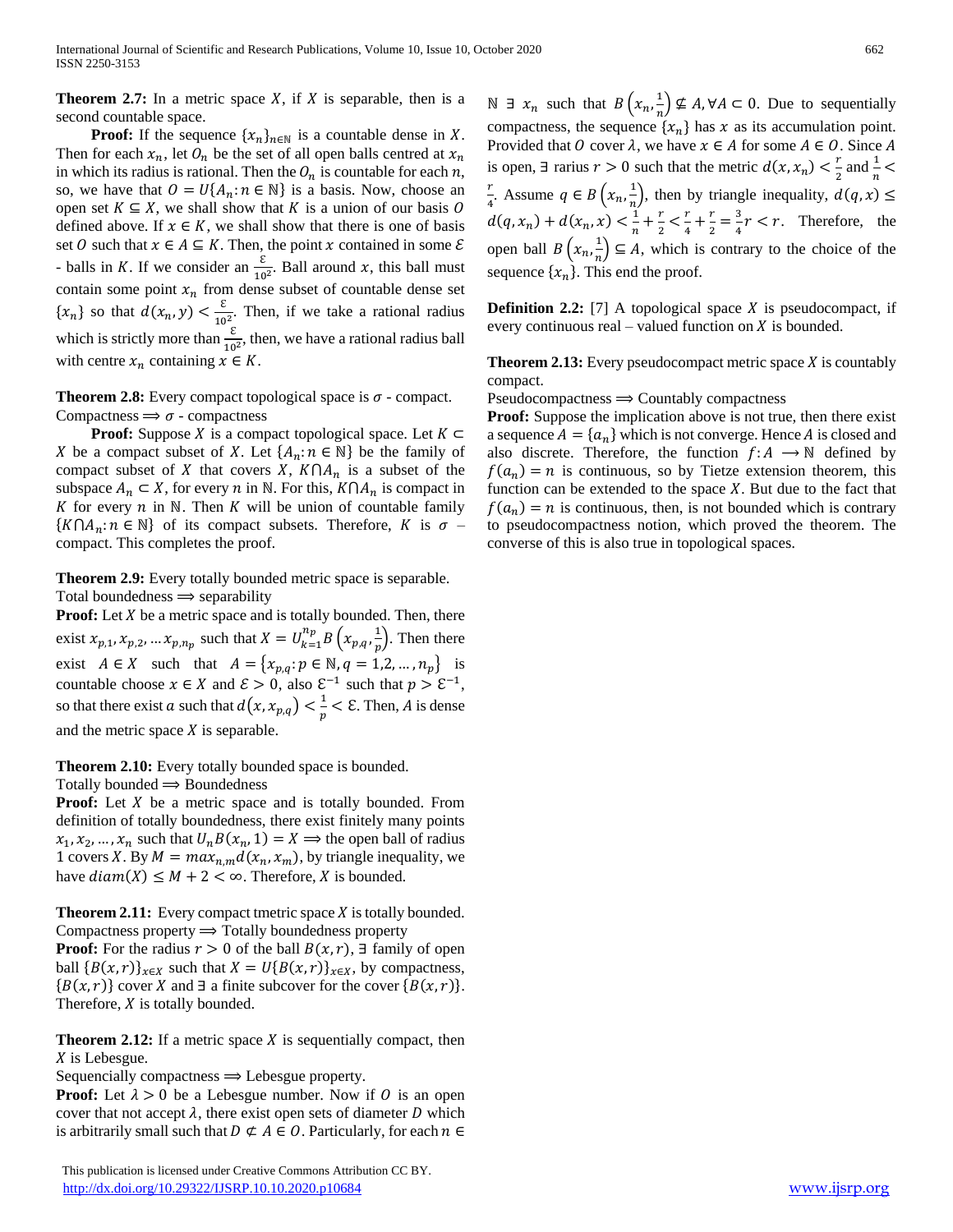

# **Topological Spaces**

Fig. A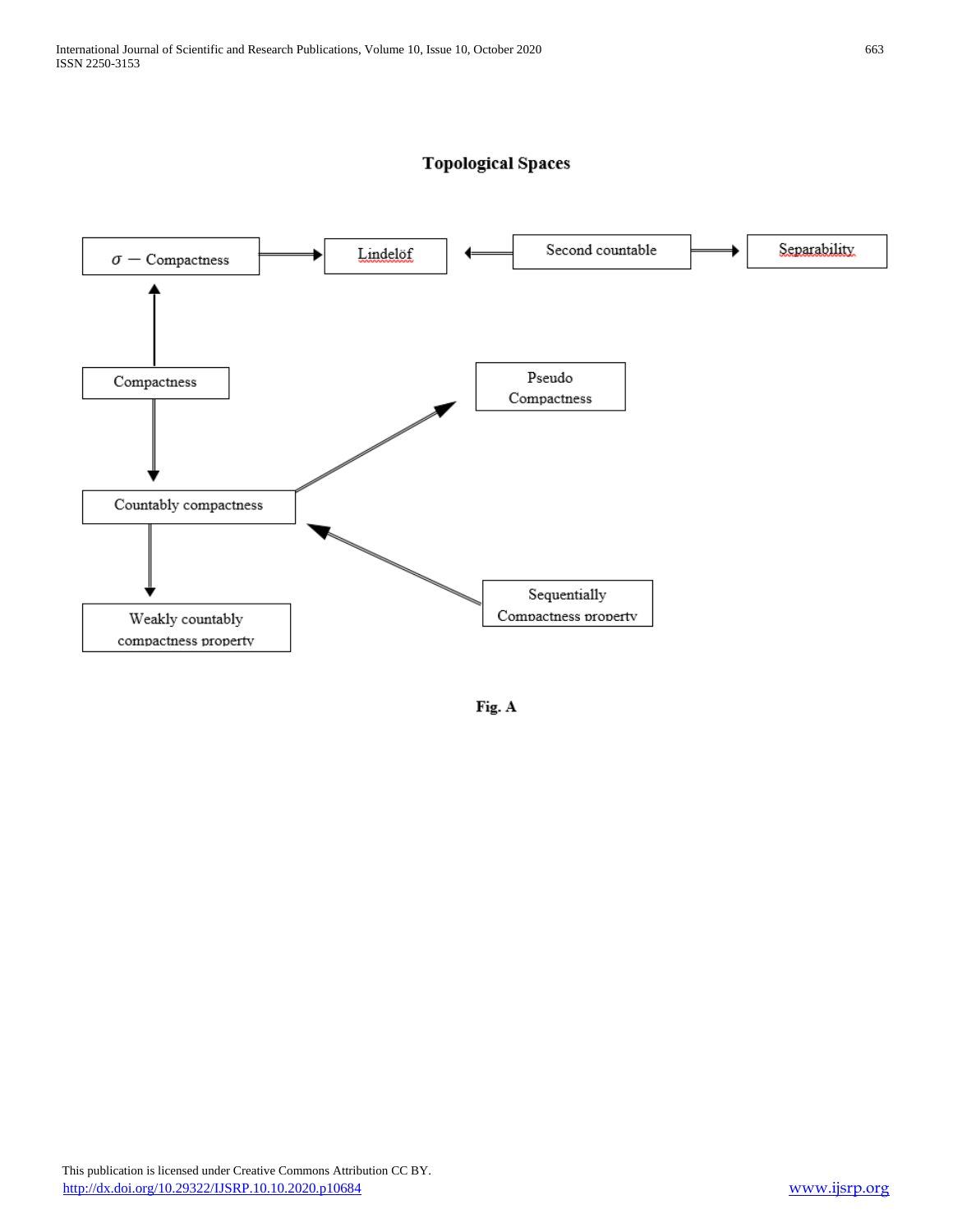# **Metric Spaces**



Fig. B